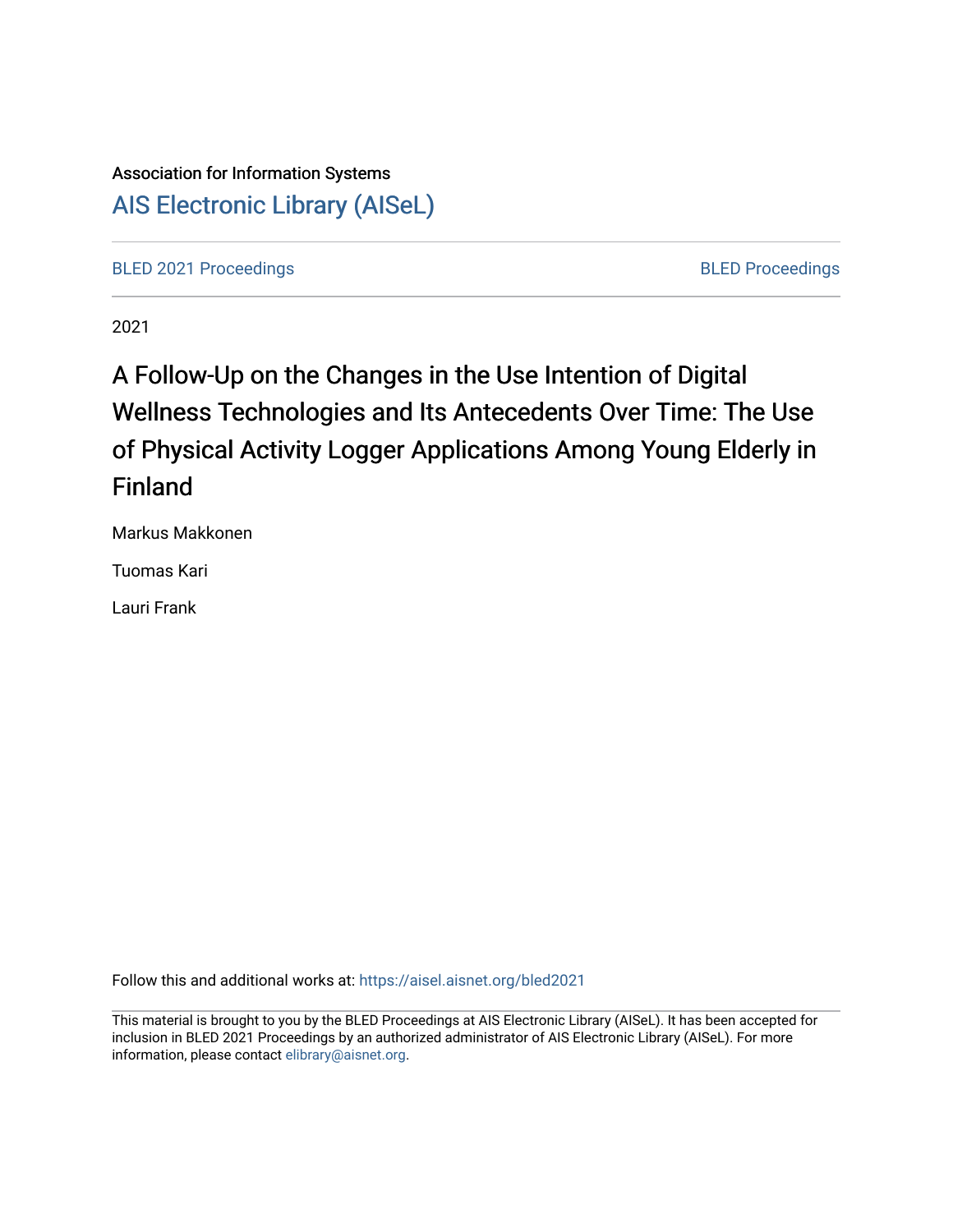# **A FOLLOW-UP ON THE CHANGES IN THE USE INTENTION OF DIGITAL WELLNESS TECHNOLOGIES AND ITS ANTECEDENTS OVER TIME: THE USE OF PHYSICAL ACTIVITY LOGGER APPLICATIONS AMONG YOUNG ELDERLY IN FINLAND**

# MARKUS MAKKONEN,<sup>1,2</sup> TUOMAS KARI<sup>1,2</sup> & LAURI FRANK<sup>3</sup>

<sup>1</sup>Institute for Advanced Management Systems Research, Turku, Finland; e-mail: markus.v.makkonen@jyu.fi, tuomas.t.kari@jyu.fi <sup>2</sup>University of Jyvaskyla, Jyvaskyla, Finland; e-mail: markus.v.makkonen@jyu.fi, tuomas.t.kari@jyu.fi <sup>3</sup>University of Jyvaskyla, Faculty of Information Technology, Jyvaskyla, Finland; e-mail: lauri.frank@jyu.fi

**Abstract** This study aims to further promote the understanding of the antecedents of the acceptance and use of digital wellness technologies among elderly people through a follow-up to our two prior studies, one which examines the potential longer-term temporal changes in the use intention of digital wellness technologies and its antecedents in the case of the young elderly segment and physical activity logger applications. We base this examination theoretically on UTAUT2 and empirically on survey data that is collected from 92 Finnish young elderly users of a physical activity logger application in three subsequent time points and analysed with partial least squares structural equation modelling (PLS-SEM). We find that the initial strong decline in the scores of the antecedent constructs and use intention becomes weaker as the construct scores stabilise over time, whereas especially the effects of performance expectancy and effort expectancy on use intention remain relatively unstable.

digital wellness technologies,

**Keywords:**

physical activity logger applications, young elderly, follow-up, UTAUT2, partial least squares



DOI https://doi.org/10.18690/978-961-286-485-9.39 ISBN 978-961-286-485-9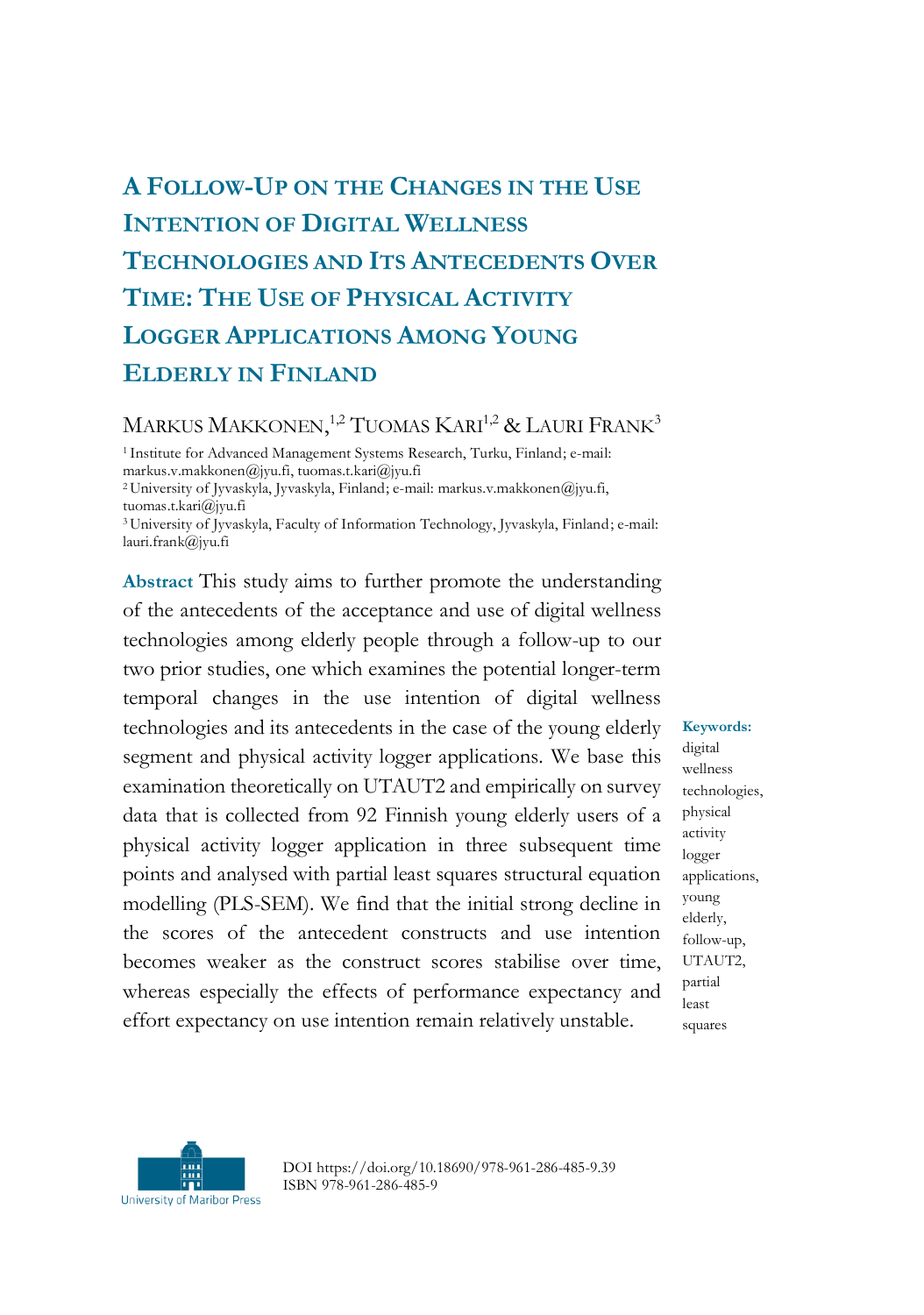#### **1 Introduction**

Physical inactivity has become an increasingly prevalent problem among elderly people (Sun, Norman & While, 2013), thus raising a call for new and innovative ways to promote their levels of physical activity. One potential way to do this are different types of digital wellness technologies, such as smartphone and smartwatch applications, which have been found very promising in terms of promoting the levels of physical activity not only among young but also among elderly people (e.g., McGarrigle & Todd, 2020). In addition to elderly people in general, their potential has been highlighted especially in the more specific segment of young elderly, which consists of people aged approximately 60–75 years (e.g., Carlsson & Walden, 2016). However, there is a lack of prior studies that have examined the antecedents of the acceptance and use of digital wellness technologies among elderly people, particularly from a longitudinal perspective of how their use evolves after the initial acceptance. These kinds of longitudinal studies can be considered highly important in the context of digital wellness technologies because, as it is suggested in theories like the lived informatics model of personal informatics (Epstein, Ping, Fogarty & Munson, 2015), the use of these technologies, especially those aimed at self-tracking, is often characterised by "lapses" in their use. This suggests that the intention to use the technologies and its antecedents do not remain constant but change over time. However, in prior information systems (IS) literature, such temporal changes have not been studied from the perspective of technology acceptance and use.

The objective of this study is to address this gap in prior research by studying *how the use intention of digital wellness technologies and its antecedents among elderly people potentially change over time*. We examine this research question in the case of the young elderly segment and one common type of digital wellness technology: physical activity logger applications. By *physical activity logger applications*, we refer to mobile applications that enable users to keep track of their physical activities in everyday life as well as view different types of reports about them. As the theoretical foundation for conceptualising the antecedents of the intention to use physical activity logger applications and formulating the research model for examining the potential temporal changes in use intention and its antecedents, we use UTAUT2 by Venkatesh, Thong, and Xu (2012), which is one of the most comprehensive and established IS theories for explaining technology acceptance and use in consumer contexts, such as the one of this study. In turn, as the empirical data for the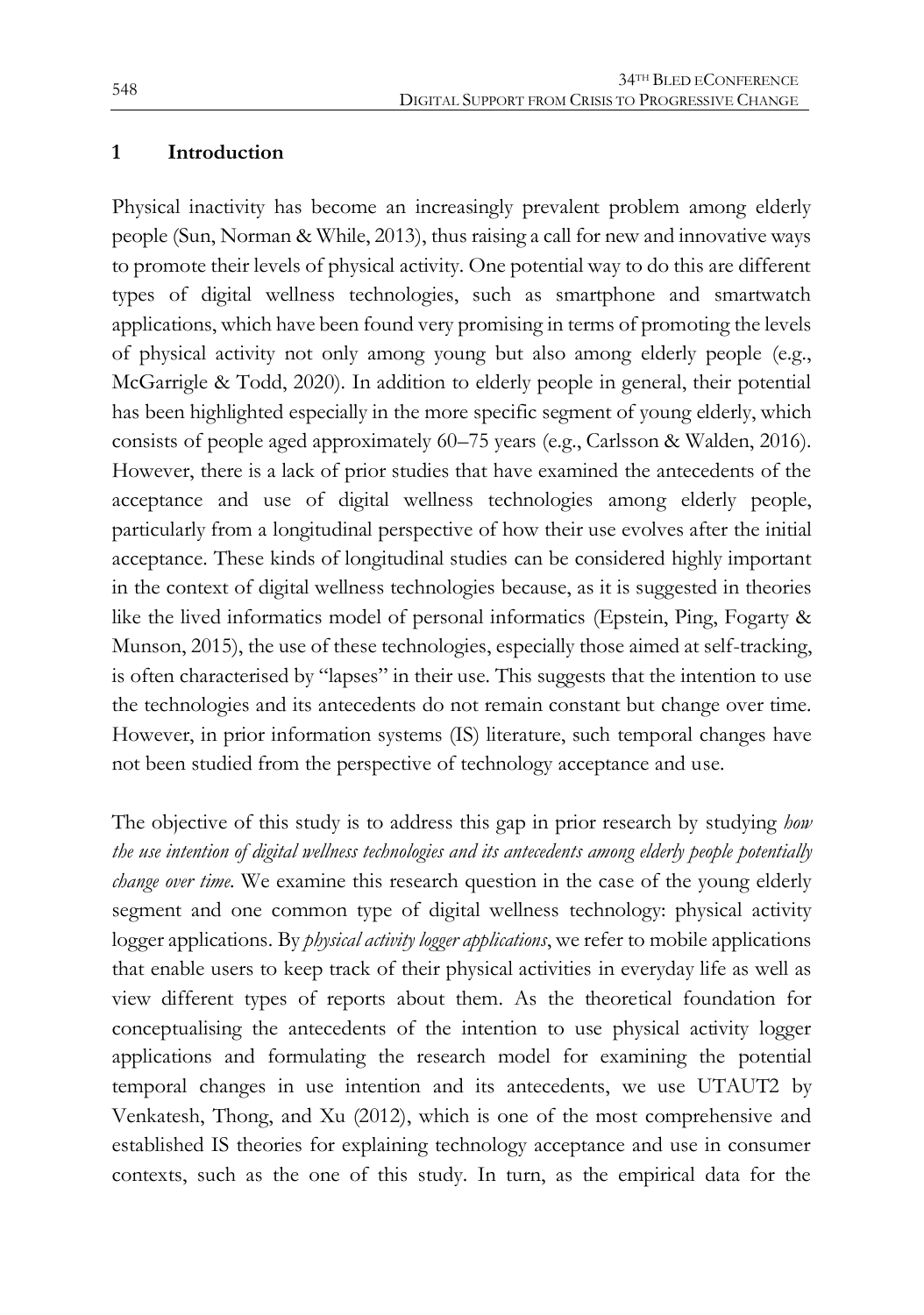examination, we use survey data that is collected from 92 Finnish young elderly users of a physical activity logger application in three subsequent time points and analysed with partial least squares structural equation modelling (PLS-SEM). The study was conducted as part of our broader DigitalWells research program, which focuses on young elderly in Finland and in which the participants are provided for free both a physical activity logger application to keep track of their daily physical activities as well as the training and support for setting up and using it. The study is a follow-up to our two prior studies (Makkonen, Kari & Frank, 2020, 2021), in which we initially proposed and tested our research model for explaining the acceptance and use of digital wellness technologies in the case of young elderly and physical activity logger applications as well as examined the potential changes in use intention and its antecedents between about four months and about 12 months of use. Here, this time span is extended to about 18 months, thus enabling the examination of even longer-term changes.

After this introductory section, we describe in more detail the research model and the research methodology of the study in Sections 2 and 3. This is followed by reporting of the research results in Section 4. The results are discussed in more detail in Section 5 before concluding the paper with a brief discussion about the limitations of the study and some potential paths of future research in Section 6.

# **2 Research Model**

As already mentioned above, the research model of the study is based on UTAUT2 by Venkatesh et al. (2012), which is an extension of the unified theory of acceptance and use of technology (UTAUT) by Venkatesh, Morris, Davis, and Davis (2003) from organisational to consumer contexts. UTAUT2 has been applied to explain technology acceptance and use in numerous IS contexts, including also the context of mobile health and fitness applications and devices (e.g., Yuan, Ma, Kanthawala & Peng, 2015; Duarte & Pinho, 2019; Talukder, Chiong, Bao & Malik, 2019; Dhiman, Arora, Dogra & Gupta, 2020; Beh, Ganesan, Iranmanesh & Foroughi, 2021) and the context of elderly users (e.g., Macedo, 2017). However, none of these prior studies have combined the two contexts by examining, for example, the acceptance and use of physical activity logger applications among young elderly, as it is done in this study. In UTAUT2, the *behavioural intention* (BI) to use a particular technology is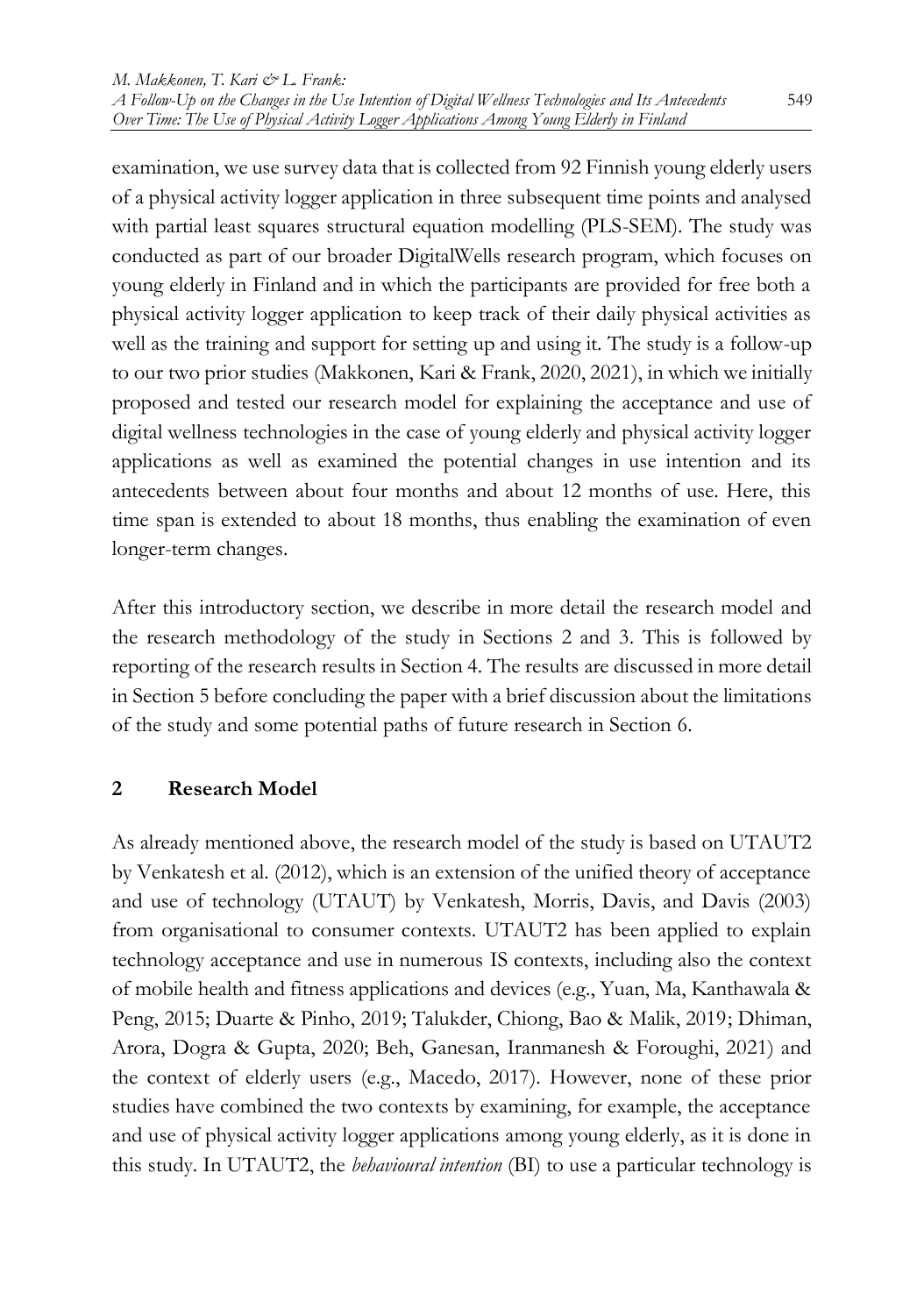hypothesised to be positively affected by seven antecedents (Venkatesh et al., 2012): *performance expectancy* (PE – i.e., the degree to which using a technology will provide benefits to consumers in performing certain activities), *effort expectancy* (EE – i.e., the degree of ease associated with consumers' use of technology), *social influence* (SI – i.e., the extent to which consumers perceive that important others believe they should use a particular technology), *facilitating conditions* (FC – i.e., consumers' perceptions of the resources and support available to perform a behaviour), *hedonic motivation* (HM – i.e., the fun or pleasure derived from using a technology), *price value* (PV – i.e., the consumers' cognitive trade-off between the perceived benefits of the technology and the monetary cost for using it), and *habit* (HT – i.e., the extent to which people tend to perform behaviours automatically because of learning). In addition, UTAUT2 hypothesises three moderators for the effects of these seven antecedents on use intention: age, gender, and experience. However, due to the limited sample size of this study, these moderators are omitted from the research model. In addition, we omit two of the seven antecedents: facilitating conditions and price value. These were considered irrelevant in the present study because the application was free for all the participants and they all had the same resource requirements for taking part in the research program (e.g., owning a smartphone on which the application can be installed) as well as were given the same training and support for setting up and using the application, thus assumably resulting in very low variance in their perceptions of these issues. Finally, as in many studies on technology acceptance and use, the research model also concentrates on explaining only use intention and not actual *use behaviour* (UB). The final research model of the study, with the omitted constructs and effects presented as dashed, is illustrated in Figure 1.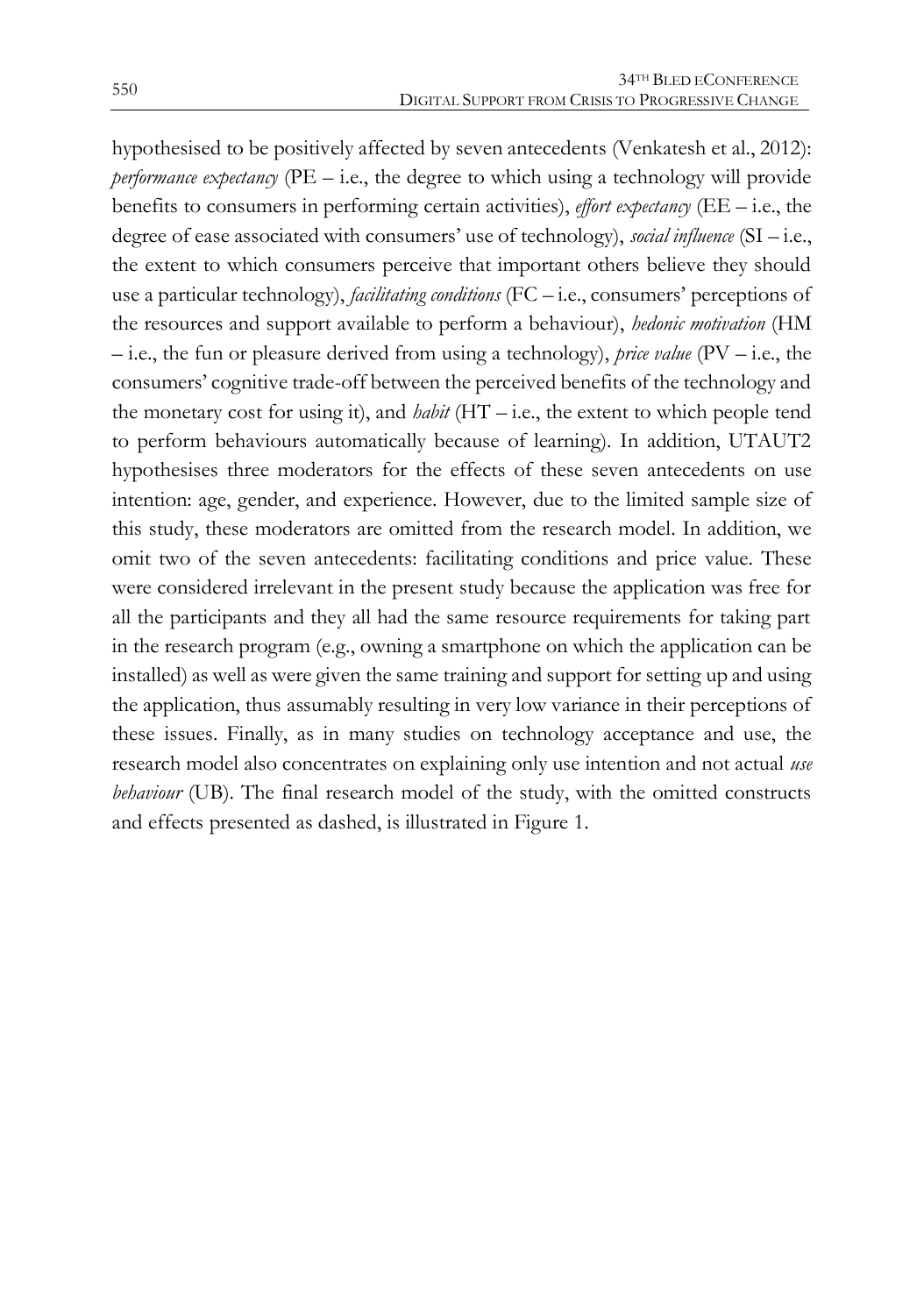

**Figure 1: Research model (the dashed constructs and effects are omitted in this study)**

#### **3 Methodology**

The data for the study was collected from the participants of our research program in three subsequent surveys. These were conducted in autumn 2019 after about four months of using the application, in summer 2020 after about 12 months of using the application, and in winter 2021 after about 18 months of using the application. In the remainder of this paper, these three time points, respectively, are referred to as T1, T2, and T3. The first survey was administered as a pen-and-paper survey in face-to-face group meetings with the participants, whereas the second and third survey were both administered as online surveys due to the ongoing COVID-19 pandemic. Because Finland has two official languages, the participants had the option to respond to the surveys in either Finnish or Swedish. In the surveys, each construct of the research model was measured reflectively by three indicators. All the indicators were adapted from the study by Venkatesh et al. (2012) and their wordings in English are reported in Table 1. The measurement scale was a sevenpoint Likert scale ranging from one (strongly disagree) to seven (strongly agree). Because we wanted to avoid forced responses, the participants also had the option not to respond to a particular item, which resulted in a missing value.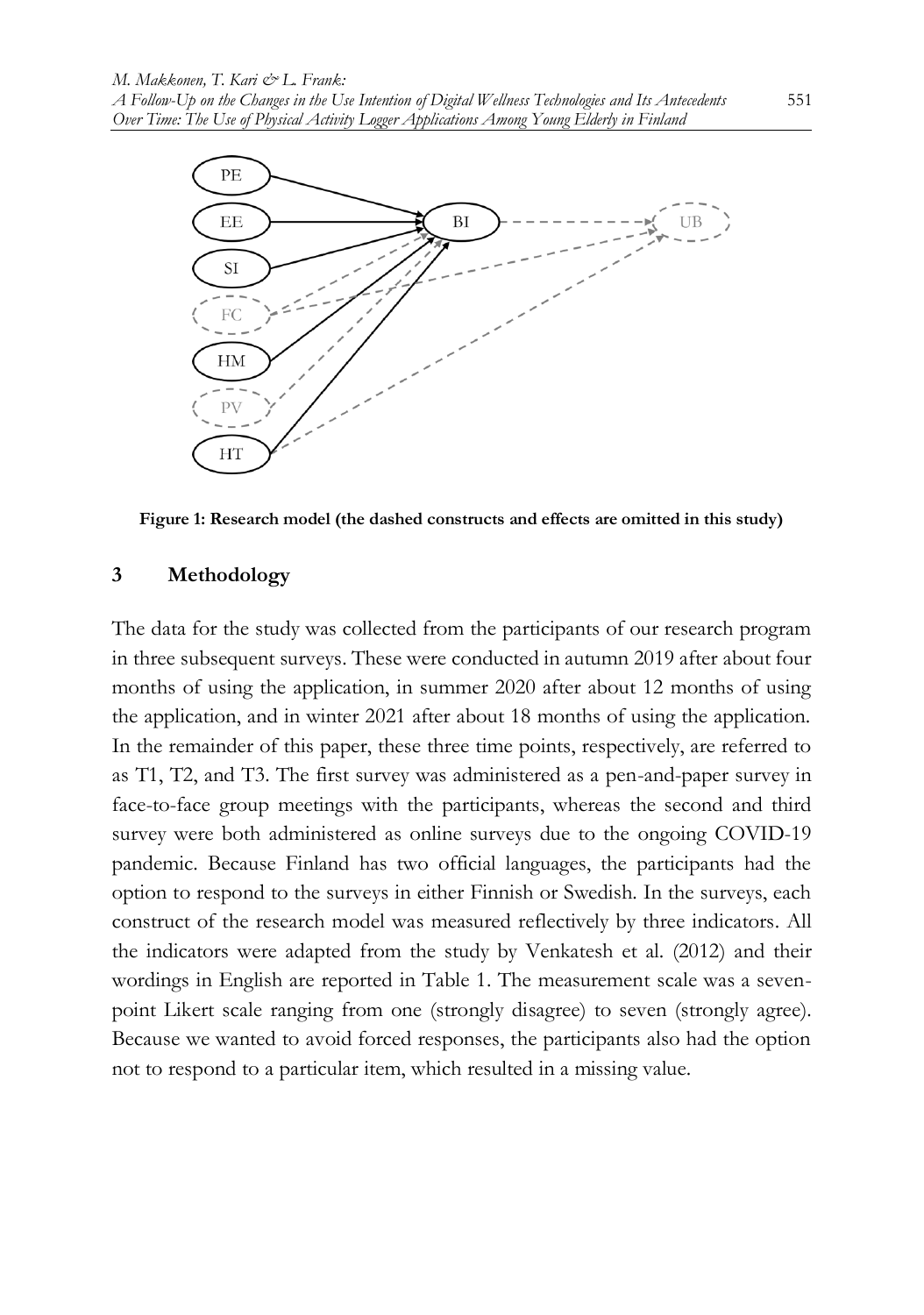|  |  | Table 1: Indicator wordings |
|--|--|-----------------------------|
|--|--|-----------------------------|

|                 | <b>Indicator Wording</b>                                                                           |
|-----------------|----------------------------------------------------------------------------------------------------|
| PE <sub>1</sub> | I find the app useful in achieving my daily exercise goals.                                        |
| PE <sub>2</sub> | Using the app helps me achieve my exercise goals more quickly.                                     |
| PE3             | Using the app increases my efficiency in achieving my exercise goals.                              |
| EE1             | Learning how to use the app to achieve my exercise goals is easy for me.                           |
| EE <sub>2</sub> | I find using the app to achieve my exercise goals easy.                                            |
| EE3             | It is easy for me to become skilful at using the app to achieve my exercise goals.                 |
| SI1             | People who are important to me think that I should use the app to achieve my<br>exercise goals.    |
| SI <sub>2</sub> | People who influence my behaviour think that I should use the app to achieve<br>my exercise goals. |
| SI <sub>3</sub> | People whose opinions I value prefer that I use the app to achieve my exercise<br>goals.           |
| HM1             | Using the app to achieve my exercise goals is fun.                                                 |
| HM2             | Using the app to achieve my exercise goals is enjoyable.                                           |
| HM3             | Using the app to achieve my exercise goals is entertaining.                                        |
| HT <sub>1</sub> | The use of the app to achieve my exercise goals has become a habit for me.                         |
| HT2             | I am addicted to using the app to achieve my exercise goals.                                       |
| HT3             | I must use the app to achieve my exercise goals.                                                   |
| BI1             | I intend to continue using the app to achieve my exercise goals.                                   |
| BI2             | I will always try to use the app to achieve my exercise goals.                                     |
| BI3             | I plan to use the app regularly to achieve my exercise goals.                                      |

Due to the limited sample size of this study, the collected data was analysed with variance-based structural equation modelling (VB-SEM), more specifically partial least squares structural equation modelling (PLS-SEM). As a statistical software for PLS-SEM, we used SmartPLS 3.3.3 by Ringle, Wende, and Becker (2015). We also followed carefully the previously published guidelines for conducting PLS-SEM in IS research given by Hair, Hollingsworth, Randolph, and Chong (2017). For example, in accordance with the given guidelines, we used mode A as the indicator weighting mode of the constructs, path weighting as the weighting scheme, +1 as the initial weights, and  $\leq 10^{-7}$  as the stop criterion in model estimation, whereas the statistical significance of the model estimates was tested by using bootstrapping with 5,000 subsamples. As the threshold for statistical significance, we used  $p \le 0.05$ . The potential missing values were handled by using mean replacement.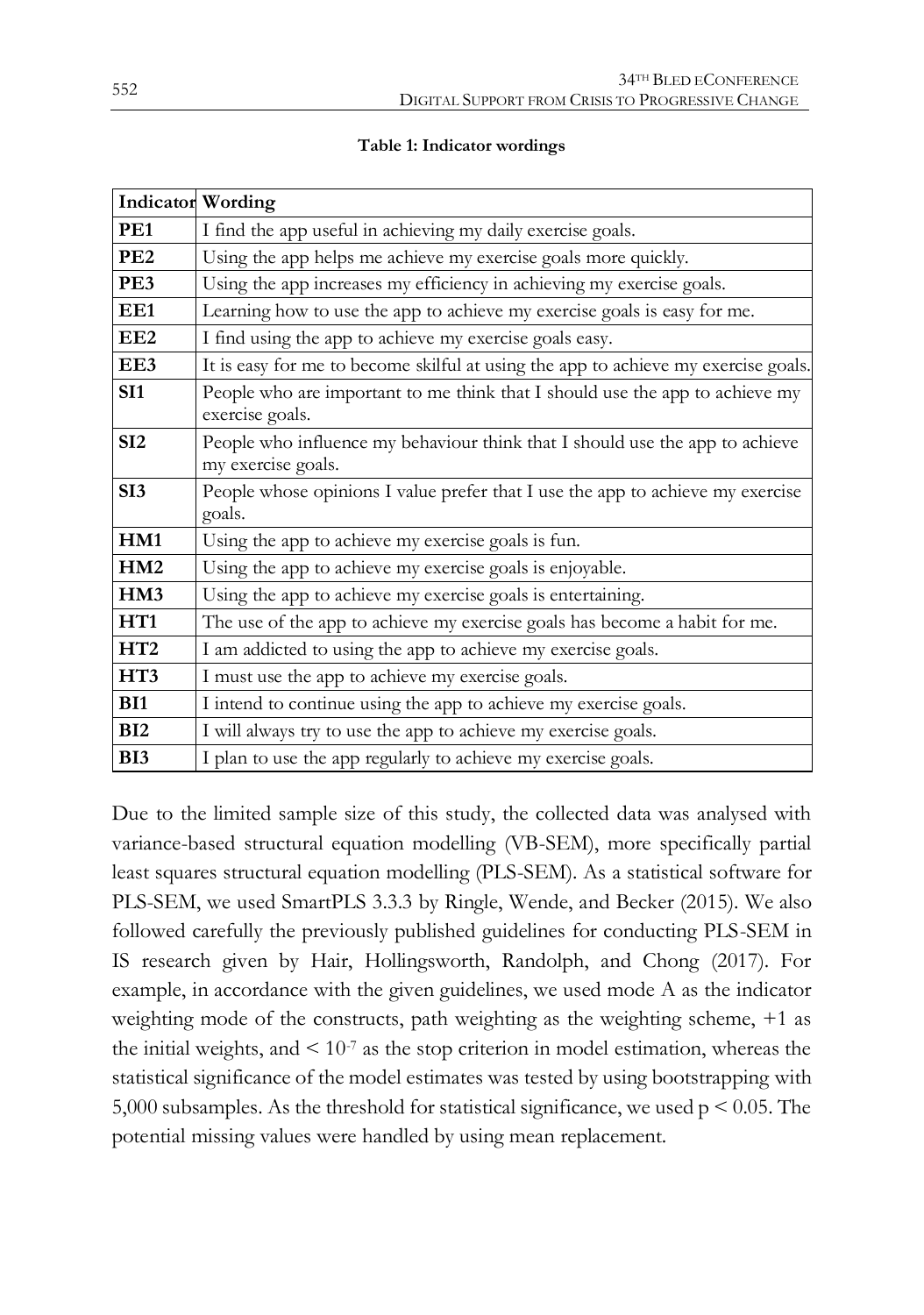The estimated model consisted of three submodels, which were otherwise identical and formulated based on the research model illustrated in Figure 1, but which were estimated by using the data collected at T1, T2, and T3, respectively. The three submodels were also connected by so-called carry-over effects (cf. Roemer, 2016), which were used to examine how the scores of a specific construct at a previous time point (i.e., T1 or T2) affect the scores of that same construct at a subsequent time point (i.e., T2 or T3). After estimating the model and evaluating the reliability and validity of its three submodels at both construct and indicator levels, the potential changes in the estimated construct scores and effect sizes from T1 to T2 and from T2 to T3 were examined. This examination followed the procedure proposed by Roemer (2016) for evolution models with panel data (also referred to as model type A.1 in her paper). First, the statistical significance of the changes in the means of the estimated unstandardised construct scores from T1 to T2 and from T2 to T3 were tested by using the parametric Student's paired samples t-test. Its results were additionally confirmed by using the nonparametric Wilcoxon (1945) signed-rank test if the compared means were not found to be normally distributed as suggested by the Shapiro-Wilk (1965) test. Second, the estimated size of each effect at a previous time point (i.e., T1 or T2) was compared against the 95% biascorrected and accelerated (BCa) confidence interval (cf. Hair, Hult, Ringle & Sarstedt, 2017) of the estimated size of that same effect at a subsequent time point (i.e., T2 or T3). If the estimate at the previous time point did not fall within the confidence interval of the estimate at the subsequent time point, then the change in the effect size could be considered statistically significant.

#### **4 Results**

In total, 115 participants provided valid responses to the survey at T1, of which 99 participants did so also at T2 (a drop-out rate of 13.9%), and of which 92 participants did so also at T3 (a drop-out rate of 7.1%). The descriptive statistics of these three samples in terms of the gender, age, and response language of the participants as well as a subjective assessment of their level of physical activity are reported in Table 2. As can be seen, the drop-outs did not result in any considerable changes in the sample profiles. As the sample for this particular study, we used the last-mentioned sample of 92 participants who had provided valid responses to the survey at all the three time points. Of them, about two-thirds were women and over nine out of ten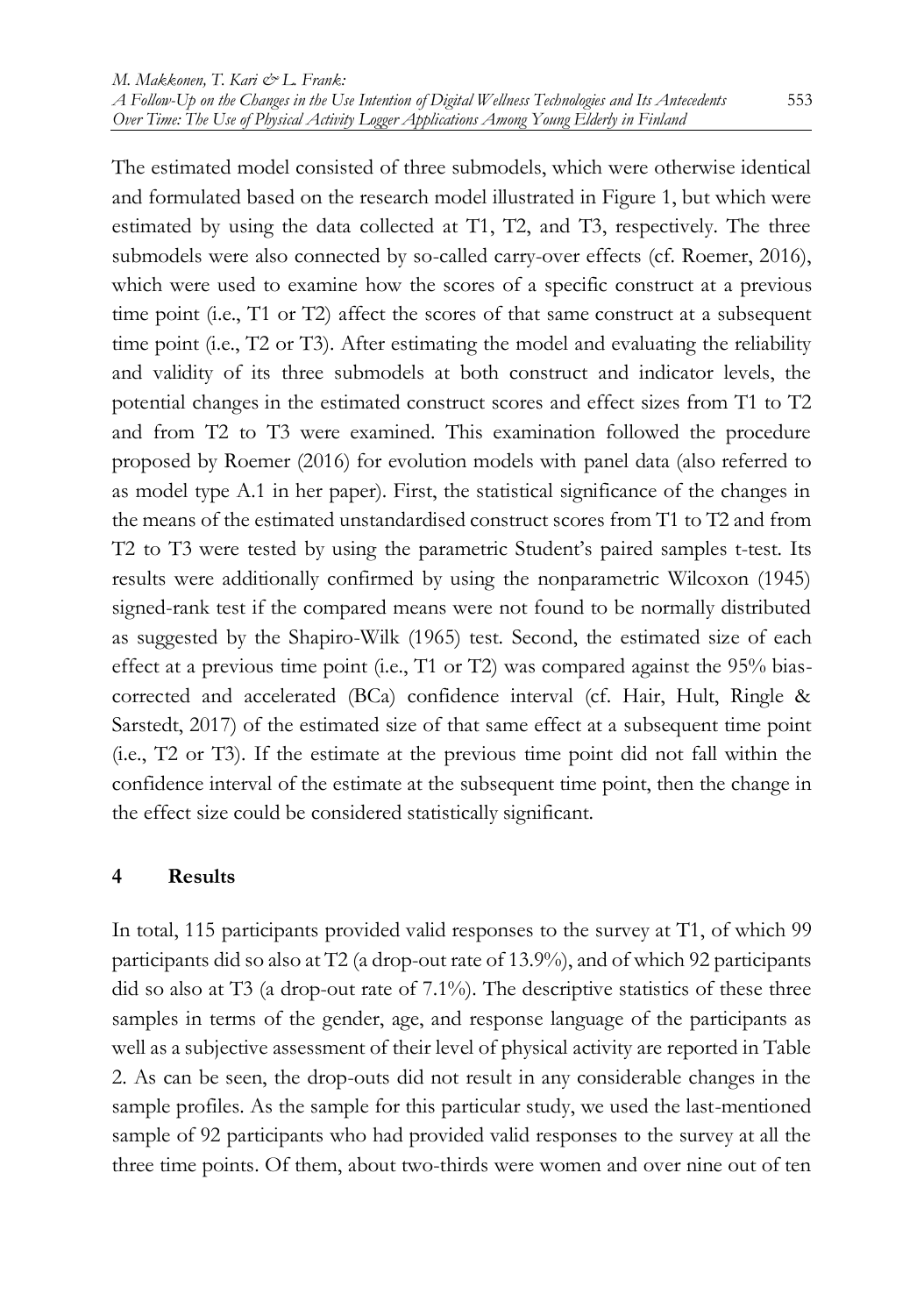assessed their level of physical activity as moderate or higher. Their age ranged from 49 to 79 years, with a mean of 69.1 years and a standard deviation of 4.7 years. Although some of the participants were slightly younger or older than our target young elderly segment consisting of people aged approximately 60–75 years, we decided not to omit these people from the study due to our limited sample size.

|                            |                | $T1(N = 115)$ |                | $T2 (N = 99)$ |                | $T3 (N = 92)$ |
|----------------------------|----------------|---------------|----------------|---------------|----------------|---------------|
|                            | N              | $\frac{0}{0}$ | N              | $\frac{0}{0}$ | N              | $\frac{0}{0}$ |
| Gender                     |                |               |                |               |                |               |
| Man                        | 43             | 37.4          | 34             | 34.3          | 32             | 34.8          |
| Woman                      | 72             | 62.6          | 65             | 65.7          | 60             | 65.2          |
| Age                        |                |               |                |               |                |               |
| Under 60 years             | 3              | 2.6           | 2              | 2.0           | 2              | 2.2           |
| $60 - 64$ years            | 11             | 9.6           | 10             | 10.1          | 8              | 8.7           |
| 65-69 years                | 44             | 38.3          | 39             | 39.4          | 38             | 41.3          |
| 70-74 years                | 39             | 33.9          | 35             | 35.4          | 32             | 34.8          |
| 75 years or over           | 18             | 15.7          | 13             | 13.1          | 12             | 13.0          |
| Language                   |                |               |                |               |                |               |
| Finnish                    | 69             | 60.0          | 63             | 63.6          | 60             | 65.2          |
| Swedish                    | 46             | 40.0          | 36             | 36.4          | 32             | 34.8          |
| Level of physical activity |                |               |                |               |                |               |
| Very high                  | 1              | 0.9           | $\mathbf{1}$   | 1.0           | 1              | 1.1           |
| High                       | 18             | 15.7          | 16             | 16.2          | 15             | 16.3          |
| Moderate                   | 84             | 73.0          | 73             | 73.7          | 68             | 73.9          |
| Low                        | $\overline{4}$ | 3.5           | 3              | 3.0           | 3              | 3.3           |
| Very low                   | 8              | 7.0           | 6              | 6.1           | 5              | 5.4           |
| Totally passive            | $\theta$       | 0.0           | $\overline{0}$ | 0.0           | $\overline{0}$ | 0.0           |

#### **Table 2: Sample statistics**

#### **4.1 Model Estimation**

The estimation results of the three submodels in terms of the standardised size and statistical significance of the effects of the antecedent constructs on use intention at T1, T2, and T3 are reported in Table 3. As the reported values show, at all the three time points, the effects of hedonic motivation and habit were found to be positive and statistically significant, whereas the effect of social influence was found to be statistically not significant. In contrast, performance expectancy was found to have a positive and statistically significant effect at T1 and T3, but a statistically not significant effect at T2, whereas effort expectancy was found to have a positive and statistically significant effect at T2, but a statistically not significant effect at T1 and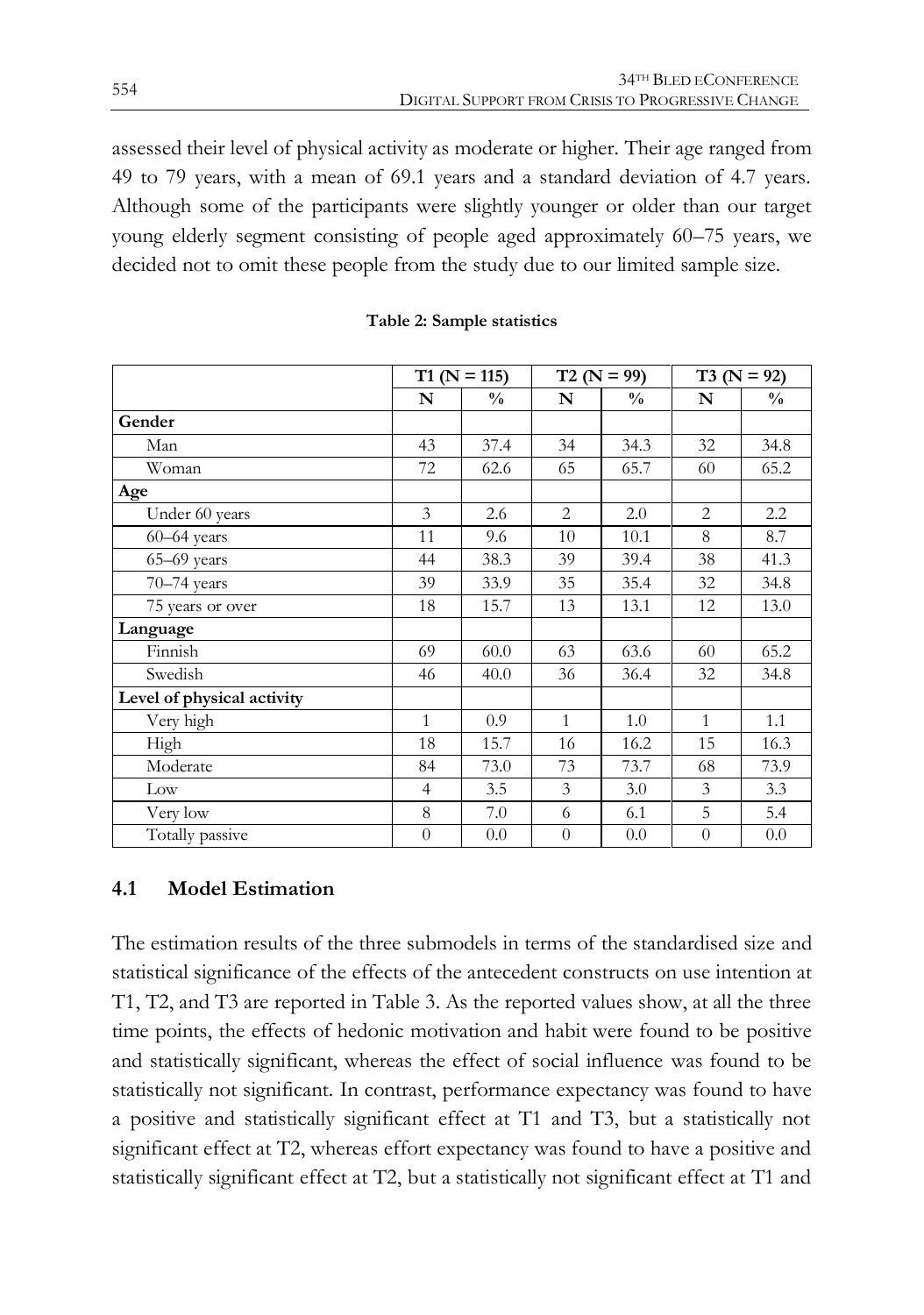T3. In terms of explanatory power, the proportion of explained variance  $(R^2)$  in use intention was 72.7% at T1, 77.3% at T2 and 83.2% at T3.

|                        |             | T1                         |             | T2                |             | T3                |
|------------------------|-------------|----------------------------|-------------|-------------------|-------------|-------------------|
|                        | <b>Size</b> | $95\%$ CI                  | <b>Size</b> | 95% CI            | <b>Size</b> | 95% CI            |
| $PE \rightarrow BI$    | $0.348**$   | [0.140, 0.567]             | 0.091       | $[-0.129, 0.324]$ | $0.337**$   | [0.143, 0.565]    |
| $EE \rightarrow BI$    | 0.064       | $[-0.092, 0.225]$ 0.324*** |             | [0.177, 0.493]    | 0.077       | $[-0.083, 0.278]$ |
| $SI \rightarrow BI$    | 0.025       | $\vert$ [-0.109, 0.146]]   | 0.091       | $[-0.041, 0.207]$ | $-0.047$    | $[-0.202, 0.078]$ |
| $HM \rightarrow BI$    | $0.247**$   | [0.069, 0.420]             | $0.243**$   | [0.085, 0.399]    | $0.267*$    | [0.019, 0.519]    |
| $H$ T $\rightarrow$ BI | $0.308**$   | [0.102, 0.509]             | $0.272*$    | [0.069, 0.497]    | $0.227**$   | [0.060, 0.382]    |

Table 3: Effects on use intention  $(*** = p < 0.001, ** = p < 0.01, * = p < 0.05)$ 

**Table 4: Carry-over effects (\*\*\* = p < 0.001, \*\* = p < 0.01, \* = p < 0.05)**

|                     |             | $T1 \rightarrow T2$ |             | $T2 \rightarrow T3$ |
|---------------------|-------------|---------------------|-------------|---------------------|
|                     | <b>Size</b> | $R^2$ by T1 at T2   | <b>Size</b> | $R^2$ by T2 at T3   |
| $PE \rightarrow PE$ | $0.453***$  | 0.205               | $0.707***$  | 0.500               |
| $EE \rightarrow EE$ | $0.295*$    | 0.087               | $0.624***$  | 0.389               |
| $SI \rightarrow SI$ | $0.534***$  | 0.285               | $0.600***$  | 0.360               |
| $HM \rightarrow HM$ | $0.466***$  | 0.217               | $0.801***$  | 0.641               |
| $HT \rightarrow HT$ | $0.466***$  | 0.217               | $0.763***$  | 0.582               |
| $BI \rightarrow BI$ | $0.107*$    | 0.045               | 0.146       | 0.110               |

In turn, Table 4 reports the standardised size and statistical significance of the carryover effects between the constructs of the three submodels as well as the proportion of explained variance  $(R^2)$  in the scores of a specific construct at a subsequent time point by the scores of that same construct at a previous time point. As the reported values show, all the carry-over effects except for the one concerning use intention between T2 and T3 were found to be statistically significant. All the carry-over effects also seemed to be considerably stronger between T2 and T3 in comparison to T1 and T2, meaning that the construct scores provided by the participants became more stable over time. The only slight exceptions to this were the carry-over effects concerning social influence and use intention, which remained approximately equally strong between T1 and T2 as well as T2 and T3.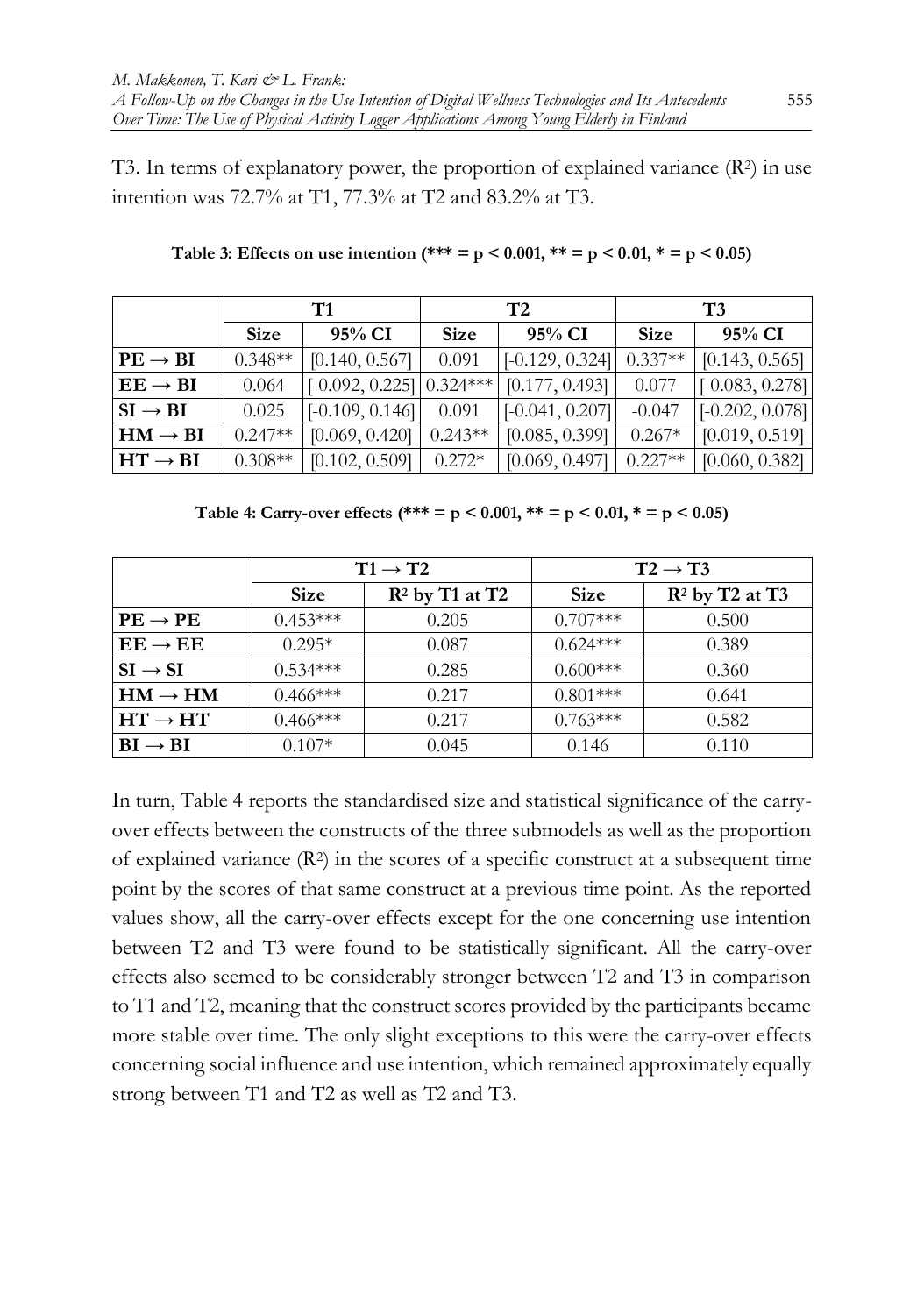#### **4.2 Construct Reliability and Validity**

|    |                | CR    | <b>AVE</b> | PE    | EE    | SI    | <b>HM</b> | HT    | BI    |
|----|----------------|-------|------------|-------|-------|-------|-----------|-------|-------|
|    | <b>T1</b>      | 0.908 | 0.766      | 0.875 |       |       |           |       |       |
| PE | T2             | 0.898 | 0.746      | 0.864 |       |       |           |       |       |
|    | T3             | 0.904 | 0.759      | 0.871 |       |       |           |       |       |
|    | T1             | 0.876 | 0.703      | 0.464 | 0.838 |       |           |       |       |
| EЕ | T2             | 0.879 | 0.707      | 0.586 | 0.841 |       |           |       |       |
|    | T3             | 0.940 | 0.840      | 0.572 | 0.917 |       |           |       |       |
|    | <b>T1</b>      | 0.930 | 0.816      | 0.485 | 0.297 | 0.903 |           |       |       |
| SI | T2             | 0.861 | 0.675      | 0.513 | 0.452 | 0.822 |           |       |       |
|    | T3             | 0.902 | 0.754      | 0.635 | 0.369 | 0.868 |           |       |       |
|    | T1             | 0.932 | 0.820      | 0.677 | 0.472 | 0.533 | 0.906     |       |       |
| HM | T2             | 0.903 | 0.756      | 0.742 | 0.520 | 0.391 | 0.869     |       |       |
|    | T3             | 0.949 | 0.860      | 0.830 | 0.674 | 0.595 | 0.927     |       |       |
|    | T <sub>1</sub> | 0.815 | 0.597      | 0.698 | 0.474 | 0.478 | 0.667     | 0.773 |       |
| HT | T2             | 0.875 | 0.700      | 0.754 | 0.529 | 0.484 | 0.642     | 0.837 |       |
|    | T3             | 0.870 | 0.691      | 0.793 | 0.564 | 0.510 | 0.729     | 0.831 |       |
|    | T1             | 0.891 | 0.733      | 0.772 | 0.495 | 0.491 | 0.732     | 0.758 | 0.856 |
| BI | T2             | 0.913 | 0.777      | 0.759 | 0.706 | 0.538 | 0.727     | 0.755 | 0.881 |
|    | T3             | 0.895 | 0.741      | 0.850 | 0.653 | 0.522 | 0.843     | 0.810 | 0.861 |

#### **Table 5: Construct statistics**

Construct reliabilities were evaluated by examining the composite reliability (CR) of each construct (Fornell & Larcker, 1981), which is commonly expected to be greater than or equal to 0.7 (Nunnally & Bernstein, 1994). The CR of each construct at T1, T2, and T3 is reported in the first column of Table 5, showing that all the constructs at all the three time points clearly met this criterion. In turn, construct validities were evaluated by examining the convergent and discriminant validities of the constructs by using two criteria based on the average variance extracted (AVE) of each construct (Fornell & Larcker, 1981). In order to exhibit satisfactory convergent validity, the first criterion requires that each construct should have an AVE of at least 0.5. The AVE of each construct at T1, T2, and T3 is reported in the second column of Table 5, showing that all the constructs at all the three time points met also this criterion. In turn, in order to exhibit satisfactory discriminant validity, the second criterion requires that each construct should have a square root of AVE greater than or equal to its absolute correlation with the other model constructs. The square root of AVE of each construct at T1, T2, and T3 (on-diagonal cells) and the correlations between the constructs at T1, T2, and T3 (off-diagonal cells) are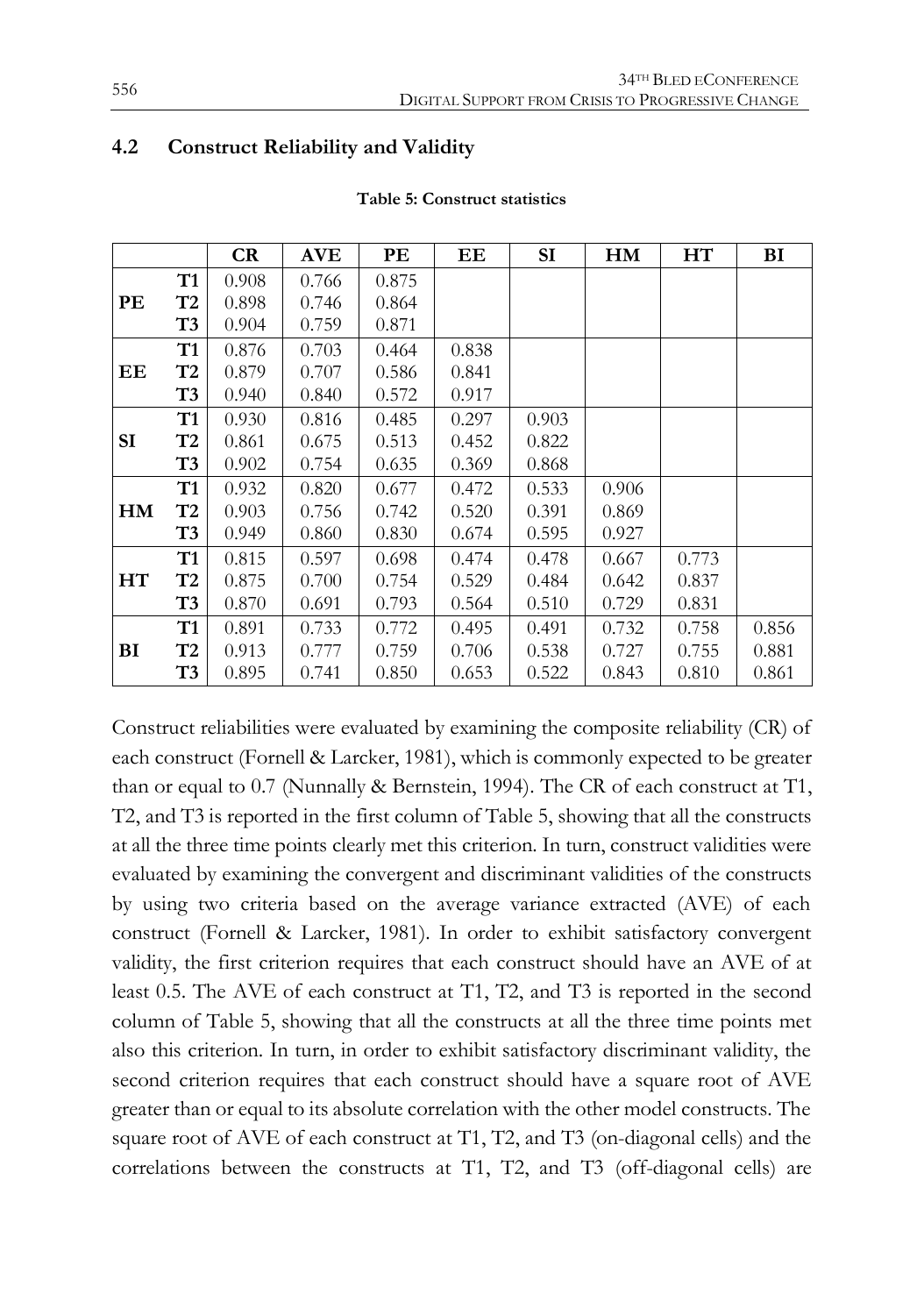reported in the remaining columns of Table 5, showing that also this criterion was met by all the constructs at all the three time points.

### **4.3 Indicator Reliability and Validity**

|                 |       |       | T1       |                 |       |           | T2       |                 | T <sub>3</sub> |           |          |                 |
|-----------------|-------|-------|----------|-----------------|-------|-----------|----------|-----------------|----------------|-----------|----------|-----------------|
|                 | Mean  | SD    | NA       | $\lambda^{***}$ | Mean  | <b>SD</b> | NA       | $\lambda^{***}$ | Mean           | <b>SD</b> | NA       | $\lambda^{***}$ |
| PE1             | 5.682 | 1.474 | $4.3\%$  | 0.863           | 5.473 | 1.515     | $1.1\%$  | 0.855           | 5.045          | 1.685     | 3.3%     | 0.896           |
| PE <sub>2</sub> | 5.284 | 1.494 | $12.0\%$ | 0.892           | 4.722 | 1.696     | 2.2%     | 0.833           | 4.943          | 1.564     | 4.3%     | 0.824           |
| PE3             | 5.216 | 1.572 | $4.3\%$  | 0.870           | 4.945 | 1.656     | $1.1\%$  | 0.902           | 4.878          | 1.648     | 2.2%     | 0.892           |
| EE1             | 6.330 | 1.155 | $1.1\%$  | 0.832           | 5.811 | 1.564     | 2.2%     | 0.851           | 5.978          | 1.382     | $1.1\%$  | 0.934           |
| EE <sub>2</sub> | 6.143 | 1.179 | $1.1\%$  | 0.882           | 5.934 | 1.315     | 1.1%     | 0.809           | 5.826          | 1.573     | $0.0\%$  | 0.938           |
| EE3             | 5.747 | 1.495 | $1.1\%$  | 0.799           | 5.167 | 1.691     | 2.2%     | 0.862           | 5.477          | 1.576     | 4.3%     | 0.876           |
| SI <sub>1</sub> | 4.264 | 2.130 | 21.7%    | 0.916           | 4.090 | 1.949     | 15.2%    | 0.860           | 3.975          | 2.124     | $14.1\%$ | 0.903           |
| SI2             | 4.603 | 2.110 | $26.1\%$ | 0.925           | 3.939 | 1.990     | 10.9%    | 0.770           | 3.695          | 2.141     | $10.9\%$ | 0.880           |
| SI <sub>3</sub> | 5.219 | 1.797 | 20.7%    | 0.868           | 4.538 | 1.855     | $13.0\%$ | 0.832           | 4.679          | 2.042     | $15.2\%$ | 0.820           |
| HM1             | 5.739 | 1.255 | $4.3\%$  | 0.932           | 5.352 | 1.456     | $1.1\%$  | 0.859           | 5.011          | 1.742     | $1.1\%$  | 0.945           |
| HM <sub>2</sub> | 5.906 | 1.076 | 7.6%     | 0.894           | 5.270 | 1.643     | 3.3%     | 0.894           | 5.185          | 1.630     | $0.0\%$  | 0.903           |
| HM3             | 5.141 | 1.536 | 7.6%     | 0.891           | 4.571 | 1.634     | $1.1\%$  | 0.854           | 4.611          | 1.733     | 2.2%     | 0.934           |
| HT <sub>1</sub> | 6.135 | 1.333 | 3.3%     | 0.758           | 5.833 | 1.448     | 2.2%     | 0.841           | 5.231          | 1.820     | $1.1\%$  | 0.840           |
| HT2             | 4.241 | 1.935 | 9.8%     | 0.712           | 3.956 | 1.914     | $1.1\%$  | 0.839           | 3.899          | 1.995     | 3.3%     | 0.819           |
| HT3             | 5.136 | 1.717 | $4.3\%$  | 0.842           | 4.615 | 1.855     | $1.1\%$  | 0.831           | 4.333          | 1.818     | 2.2%     | 0.834           |
| BI1             | 5.869 | 1.495 | 8.7%     | 0.858           | 5.831 | 1.487     | 3.3%     | 0.904           | 5.639          | 1.551     | 9.8%     | 0.841           |
| BI <sub>2</sub> | 5.595 | 1.262 | 8.7%     | 0.808           | 4.822 | 1.680     | 2.2%     | 0.873           | 4.890          | 1.722     | $1.1\%$  | 0.864           |
| BI3             | 5.841 | 1.437 | 4.3%     | 0.899           | 5.523 | 1.470     | 4.3%     | 0.867           | 5.379          | 1.713     | 5.4%     | 0.877           |

| Table 6: Indicator statistics (*** = all loadings have $p < 0.001$ ) |  |  |  |  |  |  |  |  |
|----------------------------------------------------------------------|--|--|--|--|--|--|--|--|
|----------------------------------------------------------------------|--|--|--|--|--|--|--|--|

Indicator reliabilities and validities were evaluated by using the standardised loading (λ) of each indicator, which are reported at T1, T2, and T3 in Table 6 together with the mean and standard deviation (SD) of the indicator scores as well as the percentage of missing values (NA). In the typical case where each indicator loads on only one construct, its standardised loading is commonly expected to be statistically significant and greater than or equal to 0.707 (Fornell & Larcker, 1981). As the reported values show, all the indicators at all the three time points met this criterion.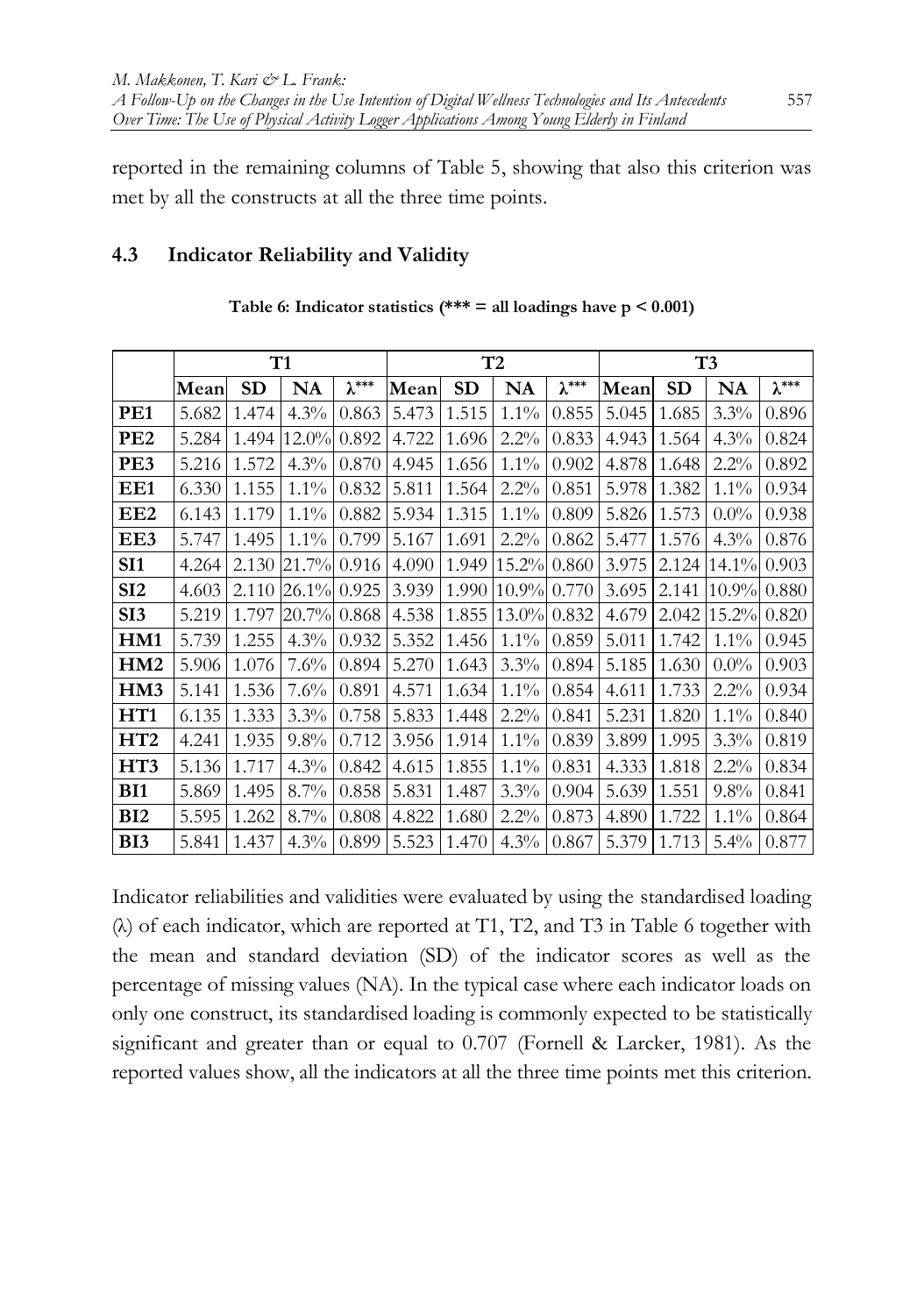#### **4.4 Changes in Construct Scores**

|           | T1    |           | T <sub>2</sub> |           | T <sub>3</sub> |           | $\Delta T1 \rightarrow T2$ |           | $\Delta$ T2 $\rightarrow$ T3 |           |
|-----------|-------|-----------|----------------|-----------|----------------|-----------|----------------------------|-----------|------------------------------|-----------|
|           | Mean  | <b>SD</b> | Mean           | <b>SD</b> | Mean           | <b>SD</b> | Mean                       | <b>SD</b> | Mean                         | <b>SD</b> |
| PE        | 5.396 | 1.279     | 5.077          | 1.387     | 4.957          | 1.405     | $-0.320$                   | 1.398     | $-0.120$                     | 1.069     |
| EE        | 6.082 | 1.056     | 5.670          | 1.260     | 5.770          | 1.367     | $-0.412$                   | 1.385     | 0.101                        | 1.143     |
| <b>SI</b> | 4.726 | 1.584     | 4.219          | 1.475     | 4.120          | 1.698     | $-0.507$                   | 1.479     | $-0.099$                     | 1.434     |
| HM        | 5.634 | 1.111     | 5.077          | 1.356     | 4.931          | 1.570     | $-0.557$                   | 1.292     | $-0.146$                     | 0.946     |
| <b>HT</b> | 5.265 | 1.229     | 4.925          | 1.417     | 4.531          | 1.538     | $-0.340$                   | 1.378     | $-0.394$                     | 1.025     |
| BI        | 5.754 | 1.141     | 5.411          | 1.336     | 5.317          | 1.389     | $-0.343$                   | 1.346     | $-0.094$                     | 0.961     |

**Table 7: Construct scores and the changes in construct scores**

**Table 8: Testing of the changes in construct scores**

|           |          |    | $\Delta T1 \rightarrow T2$ |               |         | $\Delta$ T2 $\rightarrow$ T3 |                  |               |          |              |  |
|-----------|----------|----|----------------------------|---------------|---------|------------------------------|------------------|---------------|----------|--------------|--|
|           |          |    | Student's t-test           | Wilcoxon test |         |                              | Student's t-test | Wilcoxon test |          |              |  |
|           | t        | df | р                          | z             | p       |                              | df               | р             | z        | p            |  |
| PE        | $-2.192$ | 91 | 0.031                      | $-1.429$      | 0.153   | $-1.078$                     | 91               | 0.284         | $-1.150$ | 0.250        |  |
| EE        | $-2.854$ | 91 | 0.005                      | $-2.746$      | 0.006   | 0.844                        | 91               | 0.401         | $-1.215$ | 0.224        |  |
| <b>SI</b> | $-3.287$ | 91 | 0.001                      | $-3.754$      | < 0.001 | $-0.661$                     | 91               | 0.510         | $-0.289$ | 0.773        |  |
| <b>HM</b> | $-4.132$ | 91 | ${}_{0.001}$               | $-4.188$      | < 0.001 | $-1.479$                     | 91               | 0.143         | $-1.335$ | 0.182        |  |
| HT        | $-2.366$ | 91 | 0.020                      | $-2.481$      | 0.013   | $-3.684$                     | 91               | < 0.001       | $-3.559$ | $\leq 0.001$ |  |
| <b>BI</b> | $-2.446$ | 91 | 0.016                      | $-2.924$      | 0.003   | $-0.940$                     | 91               | 0.350         | $-0.537$ | 0.591        |  |

In terms of the changes in construct scores, Table 7 reports the means and standard deviations (SD) of the estimated unstandardised construct scores at T1, T2, and T3 as well as the means and standard deviations (SD) of the changes in them from T1 to T2 and from T2 to T3. As can be seen, the participants had relatively high scores in the case of all the constructs at all the three time points, but the scores seemed to decline over time, more drastically from T1 to T2 and less drastically from T2 to T3. The statistical significance of these changes was tested by using both parametric and nonparametric testing because most of the compared construct mean scores were not found to be normally distributed. The results of these tests are reported in Table 8, showing that from T1 to T2, the changes in the construct mean scores were found to be statistically significant in the case of all the antecedent constructs except potentially for performance expectancy, in the case of which the statistical significance of the change suggested by parametric testing could not be confirmed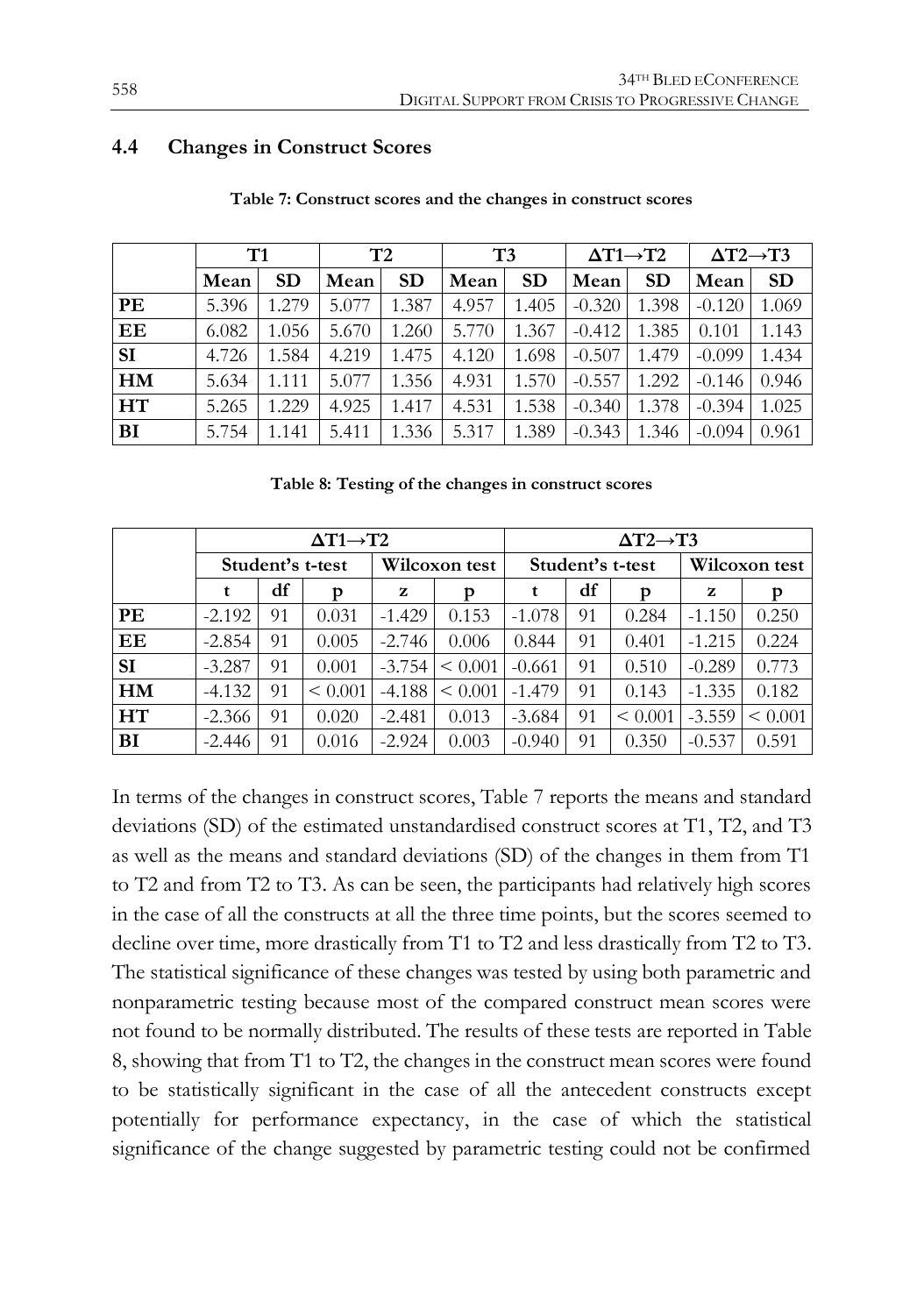by nonparametric testing. In contrast, from T2 to T3, the changes in the construct mean scores were found to be statistically significant only in the case of habit.

## **4.5 Changes in Effect Sizes**

In terms of the changes in effect sizes, Table 3 additionally reports the 95% confidence interval (CI) of the estimated size of each effect at T1, T2, and T3. As can be seen, the estimated size of the effects of performance expectancy and effort expectancy at T1 and T2, respectively, did not fall within the 95% CI of the estimated size of the same effects at T2 and T3, respectively, thus suggesting that the changes in the size of these effects from T1 to T2 and from T2 to T3 were statistically significant. More specifically, the effect of performance expectancy seemed to become weaker from T1 to T2 and stronger from T2 to T3, whereas the effect of effort expectancy seemed to become stronger from T1 to T2 and weaker from T2 to T3. In addition, the estimated size of the effect of social influence at T2 did not fall within the 95% CI of the estimated size of the same effect at T3, but this effect remained statistically not significant at both these two time points.

# **5 Discussion and Conclusions**

In this study, we examined the potential longer-term temporal changes in the use intention of digital wellness technologies and its antecedents in the case of the young elderly segment and physical activity logger applications. In comparison to our two prior studies (Makkonen et al., 2020, 2021), we made three main findings. First, we found that our research model continued to perform very well in explaining use intention also after about 18 months of using the application by being able to explain about 83% of its variance at T3 as well as having acceptable reliability and validity at both construct and indicator levels. Thus, it seems to be well suited also for longitudinal study settings in which the time span extends well beyond one year. Second, we found that the strong decline in the scores of the antecedent constructs and use intention from T1 to T2 became weaker in the case of most of the constructs from T2 to T3, which was also supported by the finding concerning the stabilisation of the construct scores over time. The only exception to this was habit, the scores of which continued to decline about as strongly between T2 and T3 as between T1 and T2, although its scores also became more stable over time. This initially strong but then increasingly weaker decline in the construct scores is most likely explained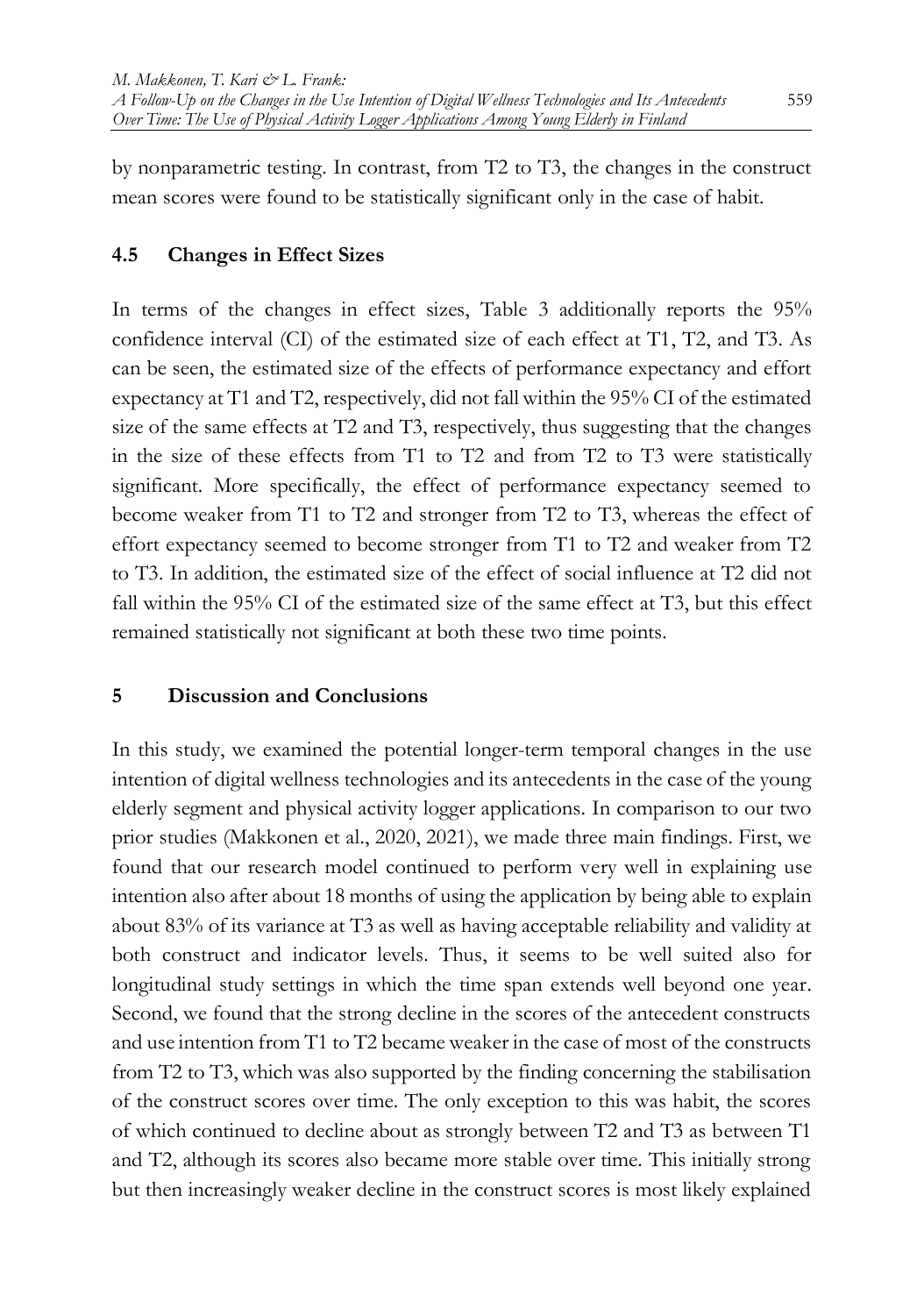by a novelty effect that causes a particular digital wellness technology to be first perceived very favourably by its potential users but these perceptions to converge towards realism as the use progresses, first more quickly, as also the hype concerning the technology is higher, but then more slowly. Third, we found that the effects of social influence, hedonic motivation, and habit on use intention continued to remain very stable between T2 and T3, as they did also between T1 and T2, whereas more instability could be observed in the effects of performance expectancy and effort expectancy. That is, whereas the effect of performance expectancy become weaker and the effect of effort expectancy stronger from T1 to T2, these changes were now reversed, with the effect of performance expectancy once again becoming stronger and the effect of effort expectancy weaker. What is actually causing this instability, as well as whether it is driven more by internal changes in the users themselves or external changes in their environment, requires more in-depth examinations. However, all in all, the aforementioned temporal changes in both the effects of the antecedent constructs on use intention and the scores of the antecedent constructs themselves would seem to provide some much-needed theoretical explanations for the "lapses" in the use of personal informatics or self-tracking technologies, such as physical activity logger applications, which have been suggested in theories like the lived informatics model of personal informatics (Epstein et al., 2015). In turn, from a more practical perspective, the findings of the study highlight the need for the providers of various digital wellness technology products and services to actively adapt their offerings to the aforementioned temporal changes as well as to continuously promote the novelty of their offerings through approaches like gamification (e.g., Kari, Piippo, Frank, Makkonen & Moilanen, 2016) and exergaming (e.g., Kari, 2014; Kari & Makkonen, 2014) in order to prevent the perceptions of the users from becoming less favourable as the initial novelty effect fades out.

#### **6 Limitations and Future Research**

Like our two prior studies, this study can be considered to have three main limitations. First, the study focused on the specific case of physical activity logger applications and the Finnish young elderly segment, which is why future studies are called for to examine the generalisability of its findings to other types of digital wellness technologies and to the elderly population in general. Second, the research setting of the study does not fully correspond to the real-life market environment in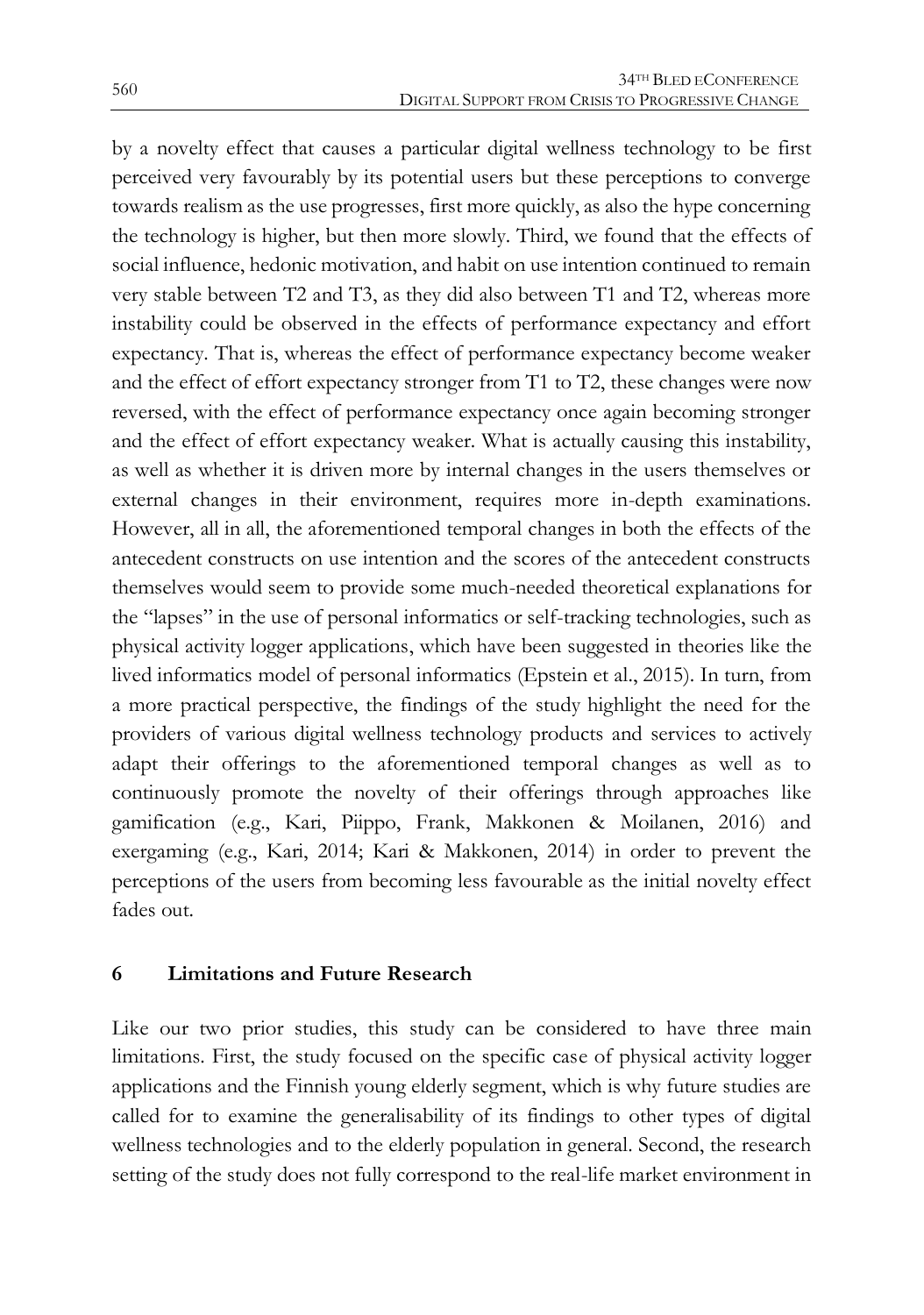which consumers make decisions on technology acceptance and use. For example, the participants were provided for free both the application as well as the training and support for setting up and using it, without which factors like facilitating conditions and price value may also have played an important role as antecedents of use intention. Third, there were some participants who left the research program already before T1 or between T1 and T2 or T2 and T3, and, thus, had to be omitted from the study. Some of them may have been individuals who would have reported very low scores in terms of use intention and its antecedents and whose omission, consequently, may have introduced some bias in the data. In future studies, we aim to address these aforementioned limitations and to augment the preliminary results of this study by refining our research model as well as collecting data from more participants and over a longer period of time as our research program progresses.

#### **References**

- Beh, P. K., Ganesan, Y., Iranmanesh, M., & Foroughi, B. (2021). Using smartwatches for fitness and health monitoring: The UTAUT2 combined with threat appraisal as moderators. Behaviour & Information Technology, 40(3), 282–299. doi:10.1080/0144929X.2019.1685597
- Carlsson, C., & Walden, P. (2016). Digital wellness services for young elderly  $A$  missed opportunity for mobile services. Journal of Theoretical and Applied Electronic Commerce Research, 11(3), 20–34. doi:10.4067/S0718-18762016000300003
- Dhiman, N., Arora, N., Dogra, N., & Gupta, A. (2020). Consumer adoption of smartphone fitness apps: An extended UTAUT2 perspective. Journal of Indian Business Research, 12(3), 363– 388. doi:10.1108/JIBR-05-2018-0158
- Duarte, P., & Pinho, J. C. (2019). A mixed methods UTAUT2-based approach to assess mobile health adoption. Journal of Business Research, 102, 140–150. doi:10.1016/j.jbusres.2019.05.022
- Epstein, D. A., Ping, A., Fogarty, J., & Munson, S. A. (2015). A lived informatics model of personal informatics. In Proceedings of the 2015 ACM International Joint Conference on Pervasive and Ubiquitous Computing (pp. 731–742). New York, NY: ACM. doi:10.1145/2750858.2804250
- Fornell, C., & Larcker, D. F. (1981). Evaluating structural equation models with unobservable variables and measurement error. Journal of Marketing Research, 18(1), 39–50. doi:10.2307/3151312
- Hair, J., Hollingsworth, C. L., Randolph, A. B., & Chong, A. Y. L. (2017). An updated and expanded assessment of PLS-SEM in information systems research. Industrial Management & Data Systems, 117(3), 442–458. doi:10.1108/IMDS-04-2016-0130
- Hair, J. F., Jr., Hult, G. T. M., Ringle, C. M., & Sarstedt, M. (2017). A Primer on Partial Least Squares Structural Equation Modeling (PLS-SEM) (2nd ed.). Thousand Oaks, CA: Sage.
- Kari, T. (2014). Can exergaming promote physical fitness and physical activity: A systematic review of systematic reviews. International Journal of Gaming and Computer-Mediated Simulations, 6(4), 59–77. doi:10.4018/ijgcms.2014100105
- Kari, T., & Makkonen, M. (2014). Explaining the usage intentions of exergames. In B. Tan, E. Karahanna & A. Srinivasan (Eds.), Proceedings of the 35th International Conference on Information Systems. Atlanta, GA: Association for Information Systems.
- Kari, T., Piippo, J., Frank, L., Makkonen, M., & Moilanen, P. (2016). To gamify or not to gamify? Gamification in exercise applications and its role in impacting exercise motivation. In J.